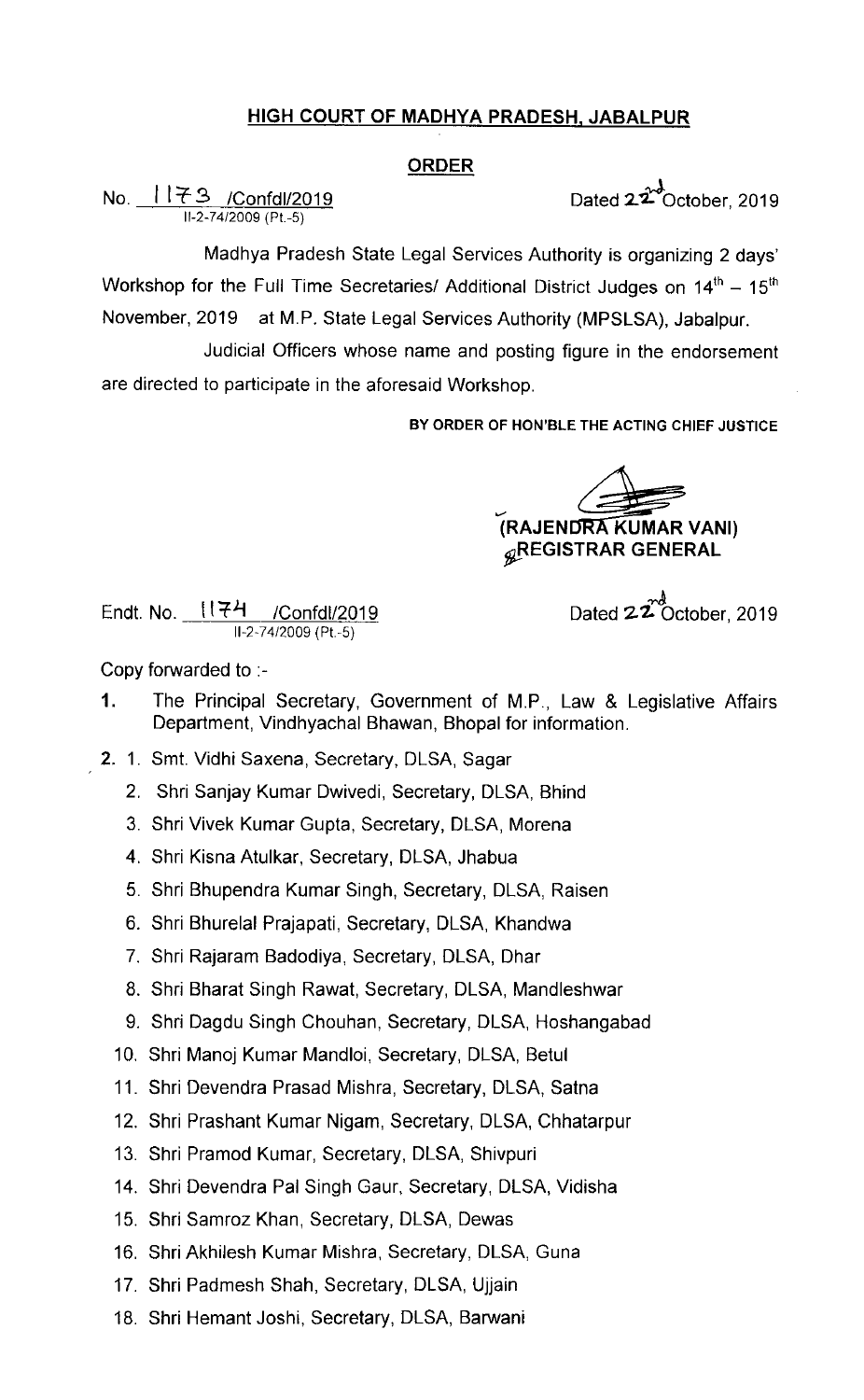19. Shri Anoop Kumar Tripathi, Secretary, DLSA, Shahdol 20. Shri Sharad Bhamkar, Secretary, DLSA, Jabalpur 21. Shri Upendra Pratap Singh, Secretary, DLSA, Singrauli 22. Ku. Pratibha Satawne, Secretary, DLSA, Dindori 23. Shri Balraj Kumar Paloda, Secretary, DLSA, lndore 24. Shri Vishnu Kumar Soni, Secretary, DLSA, Ratlam 25. Shri Makhanlal Jhod, Secretary, DLSA, Damoh 26. Shri Krapa Shankar Shakya, Secretary, DLSA, Harda 27. Shri Shailendra Kumar Nagotra, Secretary, DLSA, Sehore 28. Shri Vijay Singh Kawcha, Secretary, DLSA, Chhindwara 29. Shri Sanjay Kumar Kastwar, Secretary, DLSA, Katni 30. Shri Ashutosh Mishra, Secretary, DLSA, Bhopal 31. Shri Rajdeep Singh Thakur, Secretary, DLSA, Mandla 32. Shri Dharmpal Singh Shivach, Secretary, DLSA, Rajgarh 33. Shri Rais Khan, Secretary, DLSA, Mandsaur 34. Shri Anand Priya Rahul, Secretary, DLSA, Balaghat 35. Shri Sachindra Shrivastava, Secretary, DLSA, Tikamgarh 36. Shri Ashraf Ali, Secretary, DLSA, Umaria 37. Shri Ajay Singh, Secretary, DLSA, Sheopur 38. Shri Bhoobhashkar Yadav, Secretary, DLSA, Anuppur 39. Shri Sanjay Kumar Jain (Jr.1 ), Secretary, DLSA, Neemuch 40. Shri Sanjay Kumar Gupta (Sr.), Secretary, DLSA, Narsinghpur 41. Shri Raghvendra Singh Chauhan, Secretary, DLSA, Rewa 42. Shri Rajendra Singh Thakur (Jr.), Secretary, DLSA, Ashoknagar 43. Shri Narendra Patel, Secretary, DLSA, Burhanpur 44. Shri Manish Kumar Shrivastava, Secretary, DLSA, Sidhi 45. Shri Surendra Singh Gurjar, Secretary, DLSA, Shajapur 46. Shri Chandra Kishor Barpete, Secretary, DLSA, Ujjain 47. Shri Dinesh Kumar Khatik, Secretary, DLSA, Datia 48. Shri Amod Arya, Secretary, DLSA, Panna 49. Shri Ravi Zarola, Secretary, DLSA, Alirajpur

With a direction to participate in the 2 days' Workshop for the Full Time Secretaries/ Additional District Judges scheduled to be held on  $14<sup>th</sup> - 15<sup>th</sup>$ November, 2019 at M.P. State Legal Services Authority (MPSLSA), 574, South Civil Lines, Jabalpur.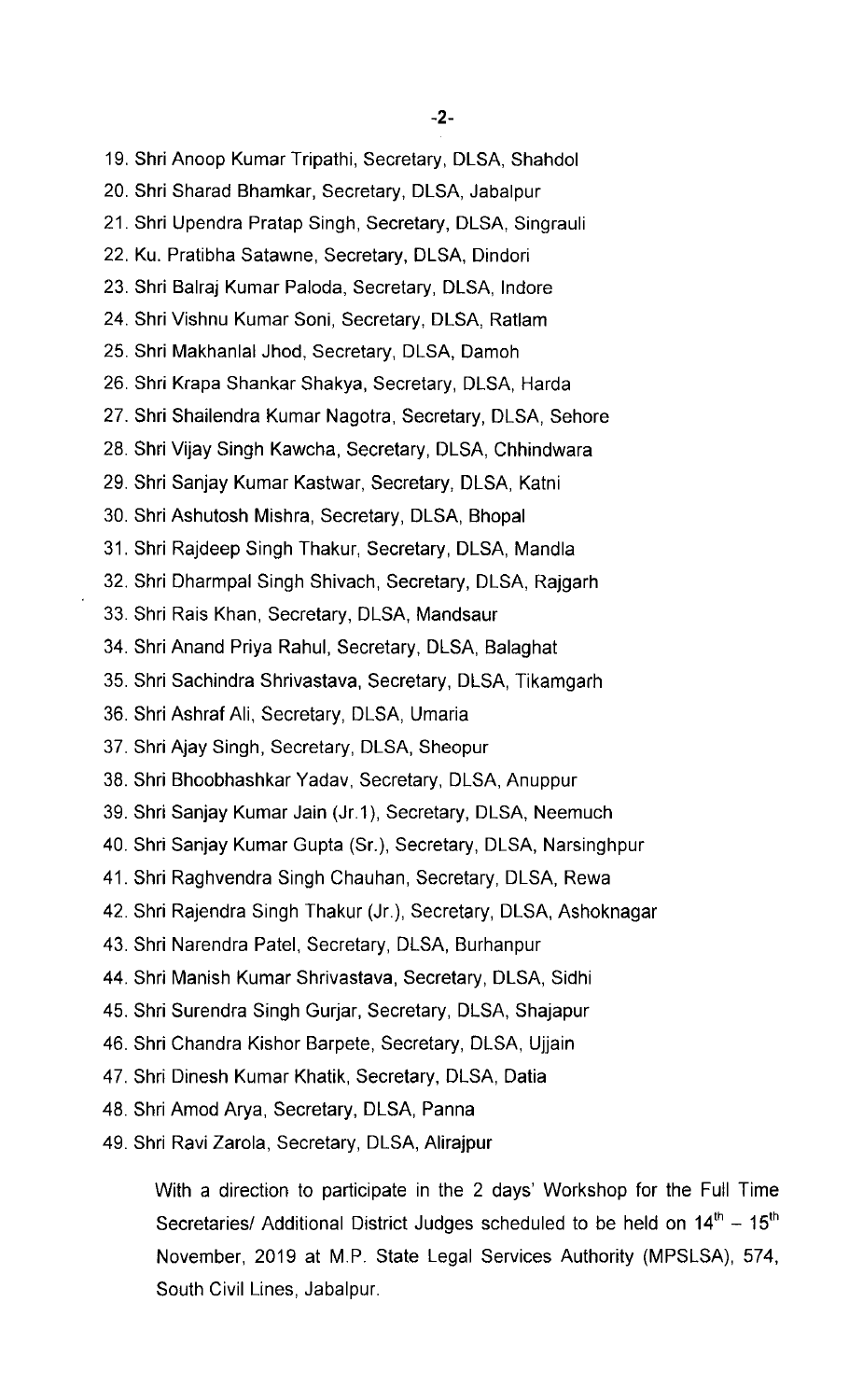The nominated Judicial Officers are directed to observe following instructions :-

- T.A / D.A will be admissible, as per rules.
- For any information please contact in the office of M.P. State Legal Services Authority, Jabalpur.
- The participant Judges should not seek any adjustment or exemption unless it is a case of vis-major.
- Please intimate the Registry after attending the Workshop.
- 3. The District & Sessions Judge, Sagar/ Bhind/ Morena/ Jhabua/ Raisen/ Khandwa/ Dhar/ Mandleshwar/ Hoshangabad/ Betul/ Satna/ Chhatarpur/ Shivpuri/ Vidisha/ Dewas/ Guna/ Ujjain/ Barwani/ Shahdol/ Jabalpur/ Singrauli/ Dindori/ lndore/ Ratlam/ Damoh/ Harda/ Sehore/ Chhindwara/ Katni/ Bhopal/ Mandla/ Rajgarh/ Mandsaur/ Balaghat/ Tikamgarh/ Umaria/ Sheopur/ Anuppur/ Neemuch/ Narsinghpur/ Rewa/ Ashoknagar/ Burhanpur/ Sidhi/ Shajapur/ Ujjain/ Datia/ Panna/ Alirajpur for information and necessary action.
- The Member Secretary, M.P. State Legal Services Authority, Jabalpur for 4. information and necessary action.
- The Director, M.P. State Judicial Academy, Jabalpur for information. 5.

Encl. :-Programme Schedule.

(RAJENDRA KUMAR VANI)  $_{\mathscr{Q}}$ REGISTRAR GENERAL